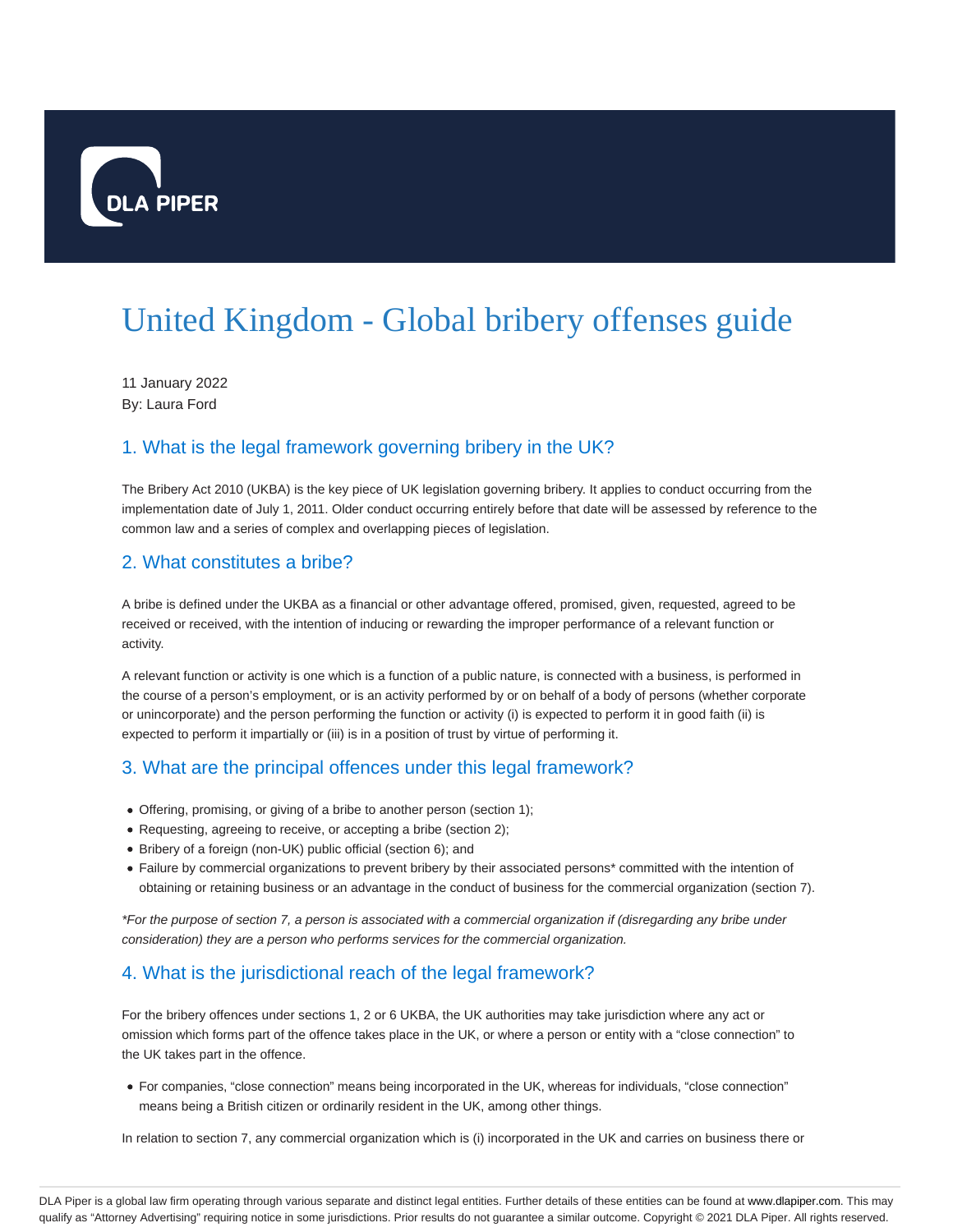elsewhere or (ii) which is incorporated elsewhere but carries on business or part of a business in the UK, will be subject to the offence. Bribery by a person of any nationality or citizenship, anywhere in the world, is capable of being caught by this section of the UKBA, provided the bribe payer is associated with the commercial organization and the bribe is paid to obtain or retain business or an advantage in the conduct of business for the commercial organization.

#### 5. Who may be liable for bribery? (public officials, private individuals, legal entities etc.)

Private individuals, public officials and the legal entity concerned can be prosecuted for bribery offences under sections 1, 2 or 6 UKBA.

A company can be held liable under the "identification principle" if a "directing mind and will," typically a senior person in the company (such as a director), commits a bribery offence under sections 1, 2 or 6 UKBA.

A company or partnership may be liable for failing to prevent bribery under section 7. Section 7 is a strict liability offence and the relevant commercial organization need not even know that the bribery has taken place in order for it to be liable.

### 6. Can a parent company be liable for its subsidiary's involvement in bribery?

Yes, if the subsidiary is a person associated with the parent company for the purposes of section 7. An offence will only be committed if the subsidiary is a person who performs services for the parent company and intended, when paying the bribe, to obtain or retain business or an advantage in the conduct of business for the parent company. This is not to be assumed and will depend on the circumstances of each case.

#### 7. Are facilitation payments (i.e. small payments to speed up routine governmental action) considered bribes?

Yes, provided they meet the criteria, facilitation payments are considered bribery, no matter how small the amount.

#### 8. Does the legal framework restrict political and charitable contributions?

A political or charitable contribution could be considered a bribe if it is given or received with the intention of inducing a person to act improperly, or as a reward for having done so.

Political contributions to non-UK public officials will be considered bribes if they constitute bribes paid with the intention of influencing the official in their capacity as such and with the intention of obtaining or retaining business or an advantage in the conduct of business.

#### 9. Does the legal framework place restrictions on corporate hospitality?

The UKBA makes no express provisions with regard to corporate hospitality and any financial or other advantage given in that context would fall to be assessed by reference to the provisions described in this note.

Whether hospitality amounts to a bribe would be assessed on the basis of whether there was sufficient evidence to show that it was given with the intention of inducing conduct that amounts to a breach of an expectation that a person will act in good faith, impartially, or in accordance with a position of trust. This would be determined on the basis of what a reasonable person in the UK thought.

Guidance issued by the UK Ministry of Justice makes it clear that the UKBA does not criminalize reasonable and proportionate corporate hospitality that is designed to improve the image of a corporation or establish cordial relationships with its customers.

#### 10. Are there any defenses for bribery offences?

There are no specific statutory defenses to charges under sections 1, 2 or 6.

It is a defense for a commercial organization charged with the offence of failing to prevent bribery under section 7 to prove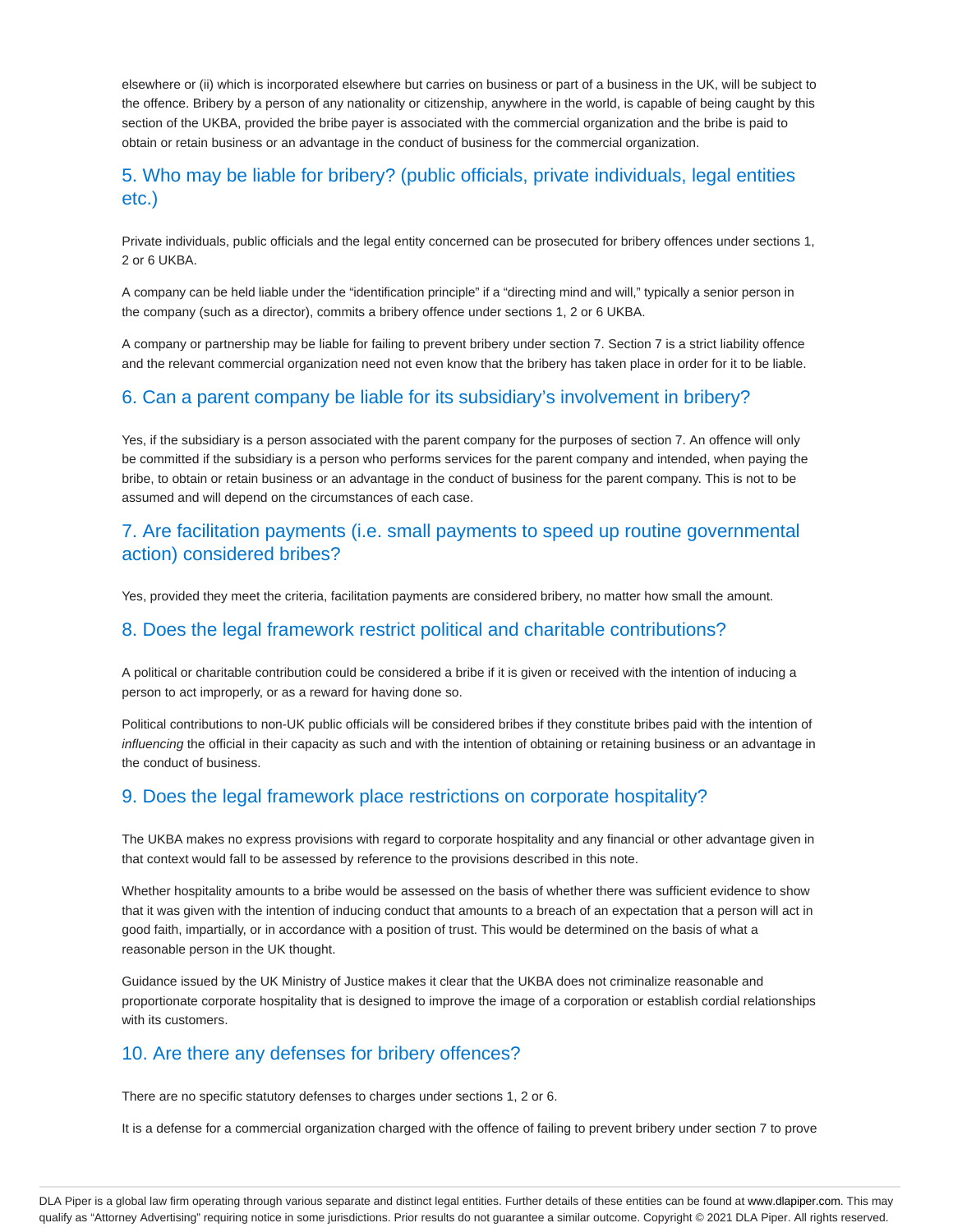that it has "adequate procedures" in place to prevent bribery.

The UKBA does not define what will be considered "adequate procedures," but official UK Ministry of Justice guidance states that the adequacy of a commercial organization's procedures will be assessed by reference to six key compliance principles, including risk assessment, proportionate procedures, top level commitment, due diligence, communication and training, and monitoring and review.

The common law defense of duress may be available where individuals are left with no alternative but to make payments in order to protect against loss of life, limb or liberty.

#### 11. What are the key regulatory or enforcement bodies with regard to bribery?

The Serious Fraud Office (SFO) is the primary agent in the UK for investigating and prosecuting cases of overseas corruption. The SFO typically investigates suspected crimes concerning values of GBP1 million or more.

The Crown Prosecution Service prosecutes bribery offences investigated by the police, committed either overseas or in England and Wales.

The Crown Office and Procurator Fiscal Service (COPFS) prosecutes bribery offences in Scotland.

The Public Prosecution Office prosecutes bribery offences in Northern Ireland.

#### 12. What are the legal consequences of being found guilty of bribery offences?

Individuals face up to ten years' imprisonment and/or an unlimited fine on conviction.

Companies can receive an unlimited fine.

An individual and/or company may also face confiscation of criminal property (i.e. the proceeds of crime) arising from the offence, which can include the revenue attributable to any contract won through bribery, not just the value of the bribe paid or the profits made on the relevant contract.

A director convicted of a bribery offence is likely to be disqualified from holding a position as a director for up to 15 years.

Companies convicted of bribery offences may also face debarment from public procurement contracts under the EU Public Procurement Directive.

#### 13. Are deferred prosecution agreements (DPAs) or other similar settlement mechanisms available?

Yes, bribery offences are capable of being settled by way of a DPA. They may be offered by the prosecutor to a company, partnership or unincorporated association, but they are not offered to individuals.

If a DPA is offered and accepted, and provided all conditions of the DPA are met, the prosecutor agrees not to pursue a prosecution against the entity concerned.

Both corporate entities and individuals can enter into plea discussions with the prosecutor, where they agree to plead guilty to an agreed charge in anticipation of receiving more lenient treatment. While the accused and the prosecutor may discuss what they believe an appropriate penalty may be, it will be for the court to make that decision.

# Access the full guide

Return to Overview page

#### AUTHORS

DLA Piper is a global law firm operating through various separate and distinct legal entities. Further details of these entities can be found at www.dlapiper.com. This may qualify as "Attorney Advertising" requiring notice in some jurisdictions. Prior results do not guarantee a similar outcome. Copyright © 2021 DLA Piper. All rights reserved.